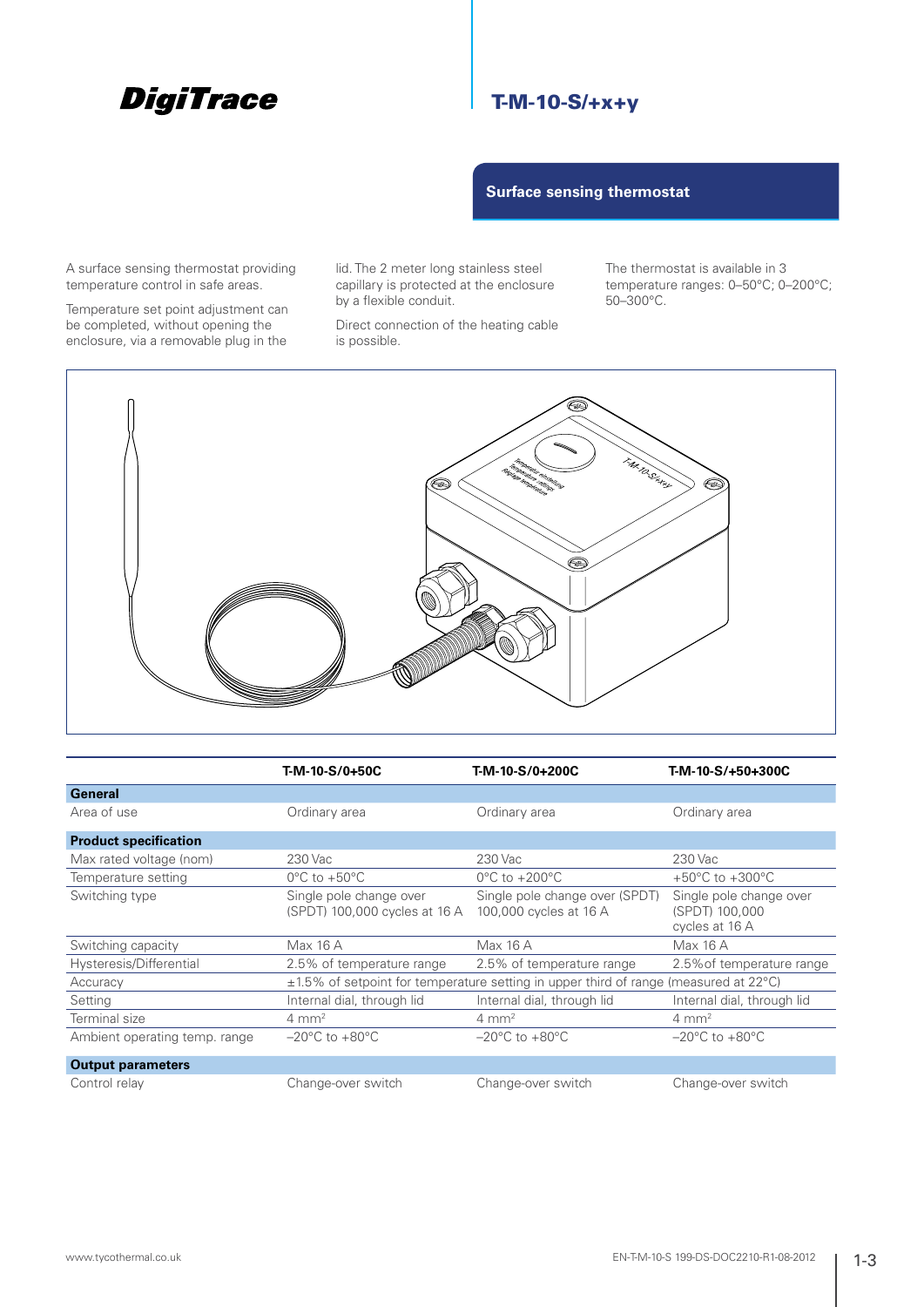**DigiTrace** 

#### **Dimensions (in mm)**



|                           |                           | T-M-10-S/0+50C                                              | T-M-10-S/0+200C                                             | T-M-10-S/+50+300C                   |  |
|---------------------------|---------------------------|-------------------------------------------------------------|-------------------------------------------------------------|-------------------------------------|--|
| <b>Enclosure</b>          |                           |                                                             |                                                             |                                     |  |
| Protection                |                           | <b>IP65</b>                                                 | <b>IP65</b>                                                 | <b>IP65</b>                         |  |
| Dimension                 |                           | 122 x 120 x 90 mm                                           | $122 \times 120 \times 90$ mm                               | $122 \times 120 \times 90$ mm       |  |
| Materials body and lid    |                           | Grey, polyester enclosure                                   |                                                             |                                     |  |
| Lid fixing                |                           | 4 captive screws, stainless steel                           |                                                             |                                     |  |
| Entries                   |                           | 2 entries:<br>$1 \times M20$ gland ( $\varnothing$ 8-13 mm) | 1 x M25 Reducer M25 (M)/M20 (F) incl. M20 gland (Ø 8-13 mm) |                                     |  |
| <b>Temperature sensor</b> |                           |                                                             |                                                             |                                     |  |
| Type                      |                           | Fluid filled capillary, 2 m long                            |                                                             |                                     |  |
| <b>Dimensions</b>         | Ø                         | 8 mm                                                        | 8 mm                                                        | 8 mm                                |  |
|                           | Length sensing<br>element | 166 mm                                                      | 78 mm                                                       | 56 mm                               |  |
| Material                  |                           | V4A Stainless Steel                                         |                                                             |                                     |  |
| Exposure temperature      |                           | $-40^{\circ}$ C to $+60^{\circ}$ C                          | $-20^{\circ}$ C to $+230^{\circ}$ C                         | $-20^{\circ}$ C to $+345^{\circ}$ C |  |
| Minimum bending radius    |                           | 10 mm for capillary, the sensor cannot be bent              |                                                             |                                     |  |
| <b>Mounting method</b>    |                           |                                                             |                                                             |                                     |  |
| Support bracket           |                           | SB-110 or SB-111 or                                         | SB-110 or SB-111 or                                         | SB-110 or SB-111 or                 |  |

surface mount

surface mount

surface mount